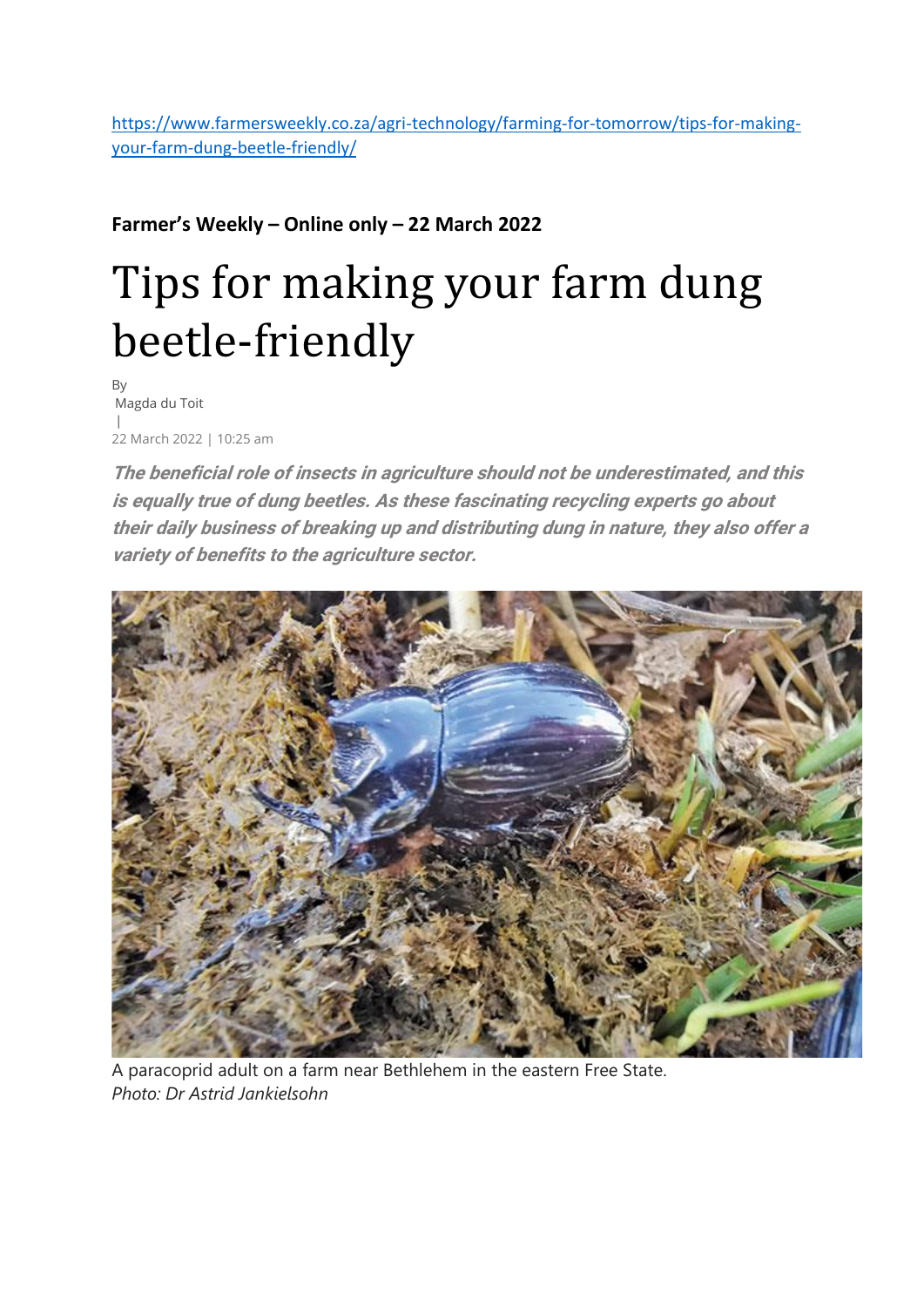Dung beetles perform a vital ecological function by clearing away the fresh droppings of large animals and recycling important nutrients such as phosphate and nitrogen, as well as carbon, back into the soil.

These actions help to increase the organic matter content of the soil, and aerate and mix the soil through burrowing. This improves nutrient availability and the soil's water-holding capacity. Dung beetles also aid in the distribution of plant seeds contained in the dung and help keep pest and parasite populations under control.

#### - Advertisement -

The larvae of true dung beetles all feed on dung. Between 1965 and 1985, a total 1,7 million dung beetles of 55 species were imported into Australia from Hawaii, Africa and Southern Europe.

They were introduced to bury the dung of livestock, helping to eliminate the flies' breeding medium. The introduction of dung beetles had a significant effect on Australian agriculture, land management, and the control of buffalo and bush flies.

#### **Types of dung beetle**

Dung beetles can be divided into three main groups: telocoprids (rollers), paracoprids (tunnelers) and endocoprids (dwellers). These groups are further divided into seven functional groups based on their size and method of manipulating dung.

"The diversity in this assemblage is important, as each group plays a role in the effective breakdown and distribution of the dung," says Dr Astrid Jankielsohn, an entomologist at the Agricultural Research Council's Small Grain Centre in Bethlehem in the Free State.

Rollers, which make up about 10% of dung beetle species, are perhaps the best known due to their habit of forming dung balls from manure and rolling them to a spot where they bury them in the soil.

They use their shovel-like heads as tools to cut the dung, and with the help of their spade-shaped forelegs, compact it into neat, round balls. The beetles roll the balls away from the dung pile by moving in reverse; their back legs push the balls and their front legs support them on the ground.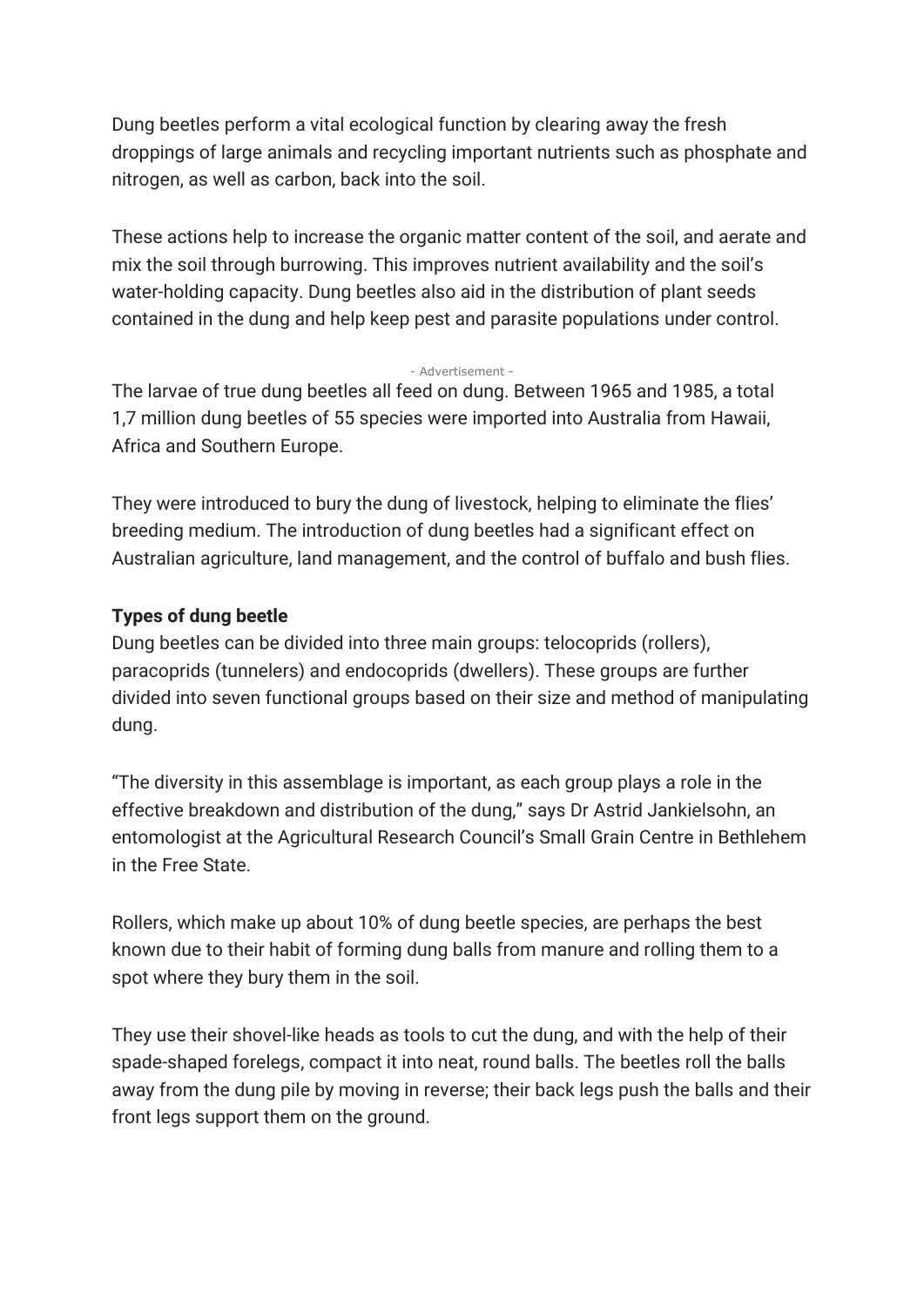They form and use the dung balls for several reasons: as food storage, as nuptial gifts and for brood balls. Two beetles can sometimes be seen rolling a dung ball until they find a suitable area where they will bury it.

The male and female mate underground, whereafter the female will lay an egg inside the ball.

To attract a female, a lone male places a small dung ball at the base of a short tunnel. He then retreats to the entrance where he releases a pheromone into the air to alert nearby female beetles that he has a 'gift'. This is another way that he entices a female to mate with him.

Tunnellers dig into the manure and take little balls into tunnels that they dig underneath the manure patty.

Roller and tunneller dung beetles lay one egg in each manure ball they place in the soil. The egg hatches after several days and the larva eats its way around the interior of the ball, typically consuming 50% of it.

Finally, there are dwellers, which simply make their homes and lay their eggs in the manure patty.

Tunnellers and rollers improve the porosity of the soil and incorporate organic matter into it, increasing biological activity.

In South Africa, dung beetles are most active in the warmer and wetter months, with most spending the winter in hibernation.

They are typically active in hot, sunny weather after rain, and may live for up to three years.

#### **Finding their way**

During a recent online seminar on dung beetles hosted by the SANParks Honorary Rangers (the official volunteer organisation of SANParks), Prof Marcus Byrne, an entomologist and zoologist at the School of Animal Plant and Environmental Sciences at the University of the Witwatersrand, presented a talk on the celestial orientation of dung beetles.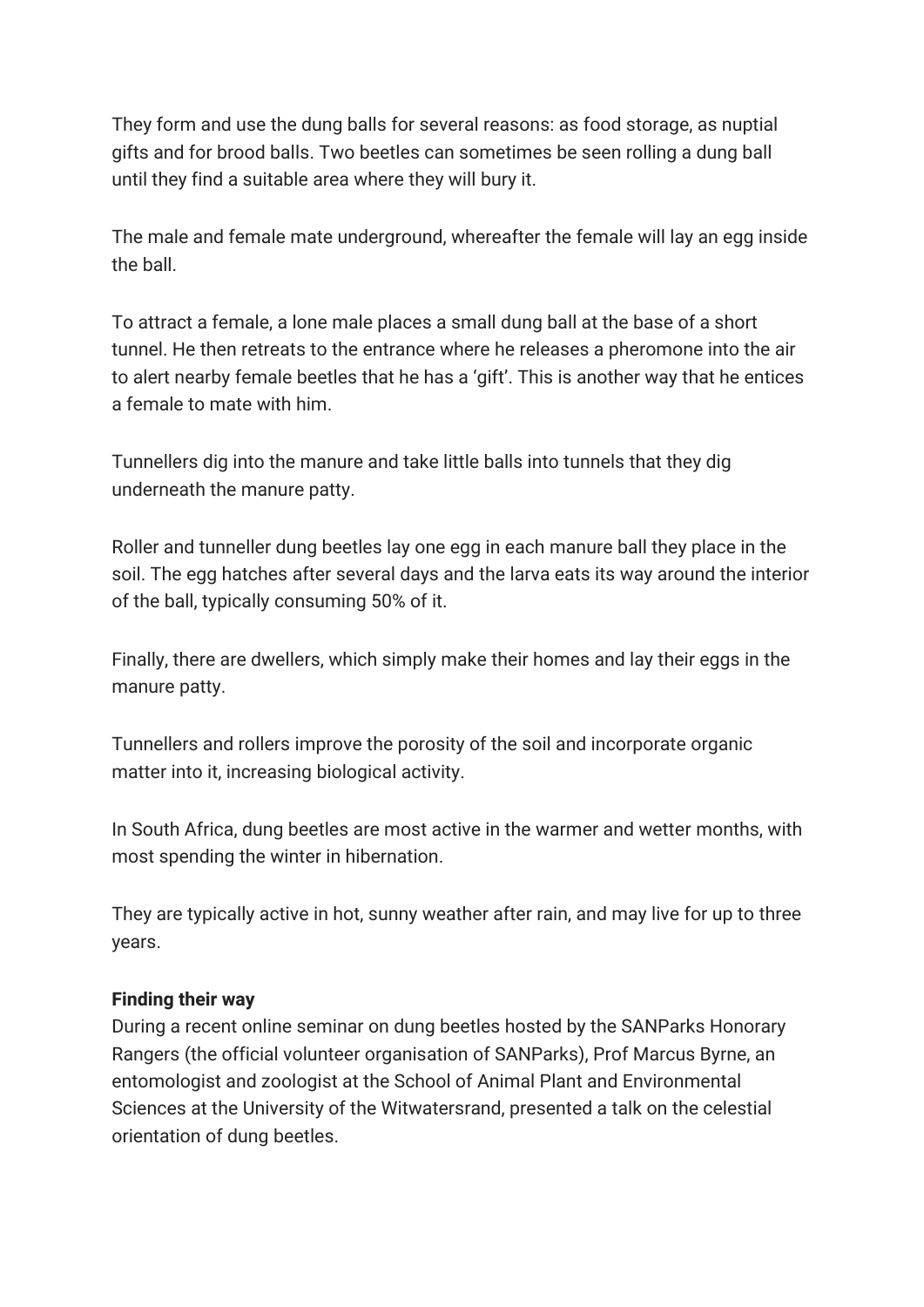Byrne is best known for discovering, with fellow scientists, that dung beetles can use the stars to navigate.

He is the co-author of the book The Dance with the Dung Beetle, and has been studying these insects for 30 years.

According to Byrne, dung beetles' behaviour makes them model animals for studying orientation and navigation.

Dung beetles locate manure using smell. Once they find a suitable pile of dung, they sculpt a piece into a ball and start to roll it away along a straight path. According to Byrne, dung beetles use the position of the sun by day and the angle of the Milky Way by night to orientate themselves rapidly away from the dung pile, where competition is fierce and beetles try their best to steal each other's dung balls.

The ancient Egyptians' observations that the beetles' ball rolling was influenced by the sun was actually accurate, and could be the first recorded accounts of animal behaviour.

"Ball-rolling diurnal dung beetles possess a dynamic celestial compass system in which the orientation precision and the relative influence of the solar compass cues change over the course of the day. We also found that in the compass system of dung beetles, the solar cues and the skylight cues are used together and share the control of orientation behaviour," says Byrne.

In an experiment, researchers changed the sun's position artificially by 180° by using a mirror. Byrne says that the majority of dung beetles, using the sun as the primary cue for straight-line orientation, compensated by changing their bearing as well.

In a recent study, Byrne also determined that dung beetles use wind to orientate themselves. On overcast days, or at midday when the sun is higher than 75° above the

horizon, the beetles cannot use the sun for orientation, as the directional information it provides is ambiguous.

Whichever way the beetle turns, the sun remains on the same side of its body. In these situations, it uses wind direction to orientate itself. Once the beetle has its bearings, it takes its dung ball and moves off in a straight line.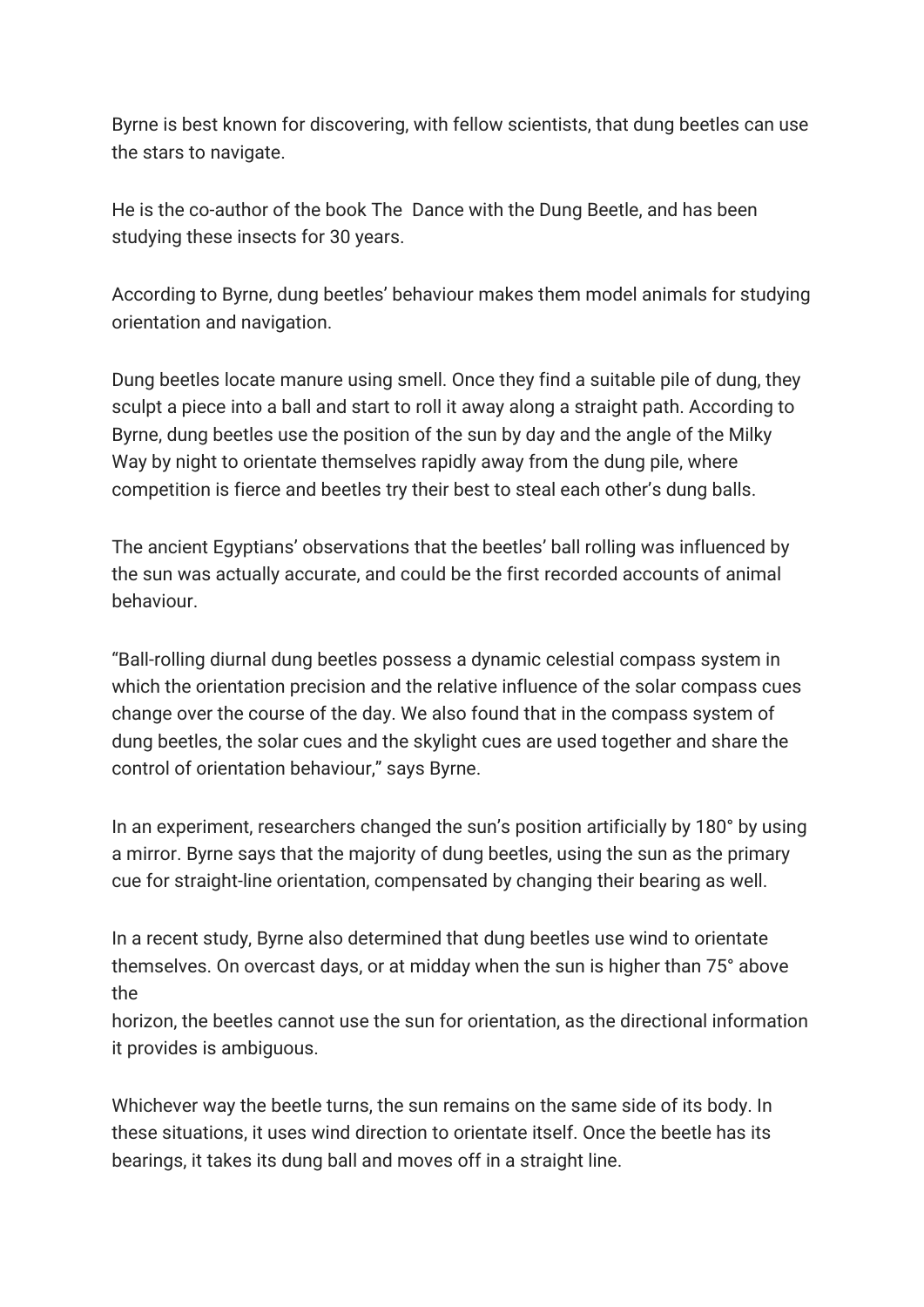### **Dung beetle-friendly farming**

According to Byrne, dung beetles are at risk due to habitat loss, habitat changes and, in particular, the impact of insecticide use. Dung beetles are seen as one of the major indicators of ecological and environmental health.

Unfortunately, some farming practices can actively damage beetles or disrupt their activity, but most of these practices can also be adapted to benefit the beetles. Practices that are harmful to dung beetles include treating of livestock with persistent antihelmintic drugs (used to kill parasitic worms or helminths). The residue of these drugs can persist in the dung and is lethal to the beetles.

It would seem that high-density grazing favours dung beetles, as it supplies many manure pats in a small area, which makes colonisation easy. But according to Jankielsohn, although high-density grazing would initially seem to have a positive effect on dung beetles, it may have the opposite effect.

The beetles' activity can be disrupted by the large number of herbivores, and the beetles may not be able to secure their offspring's future. If not managed properly, this practice can reduce dung beetle diversity.

Ideally, high-density grazing in small camps and ultra-high-density grazing on strips in camps should only be for short periods (three days at the very most). Rotational grazing and allowing fields or camps to remain fallow for at least three weeks between grazing periods will not only improve dung beetle activities, but help to break parasite cycles without the excessive use of chemicals.

Feedlots are not at all favourable, due to the constant high activity in the camps. According to Jankielsohn, dung beetles in particular play a crucial role in the recycling of dung, and the consequences would be dire if these insects were to disappear.

Farmers would be wise, she says, to reconsider some of their practices so that the populations of these insects are not adversely affected by farming activities.

If dung beetles were to disappear, the world as we know it would change, and not for the better, she warns.

So what can farmers do to increase dung beetle numbers and diversity?